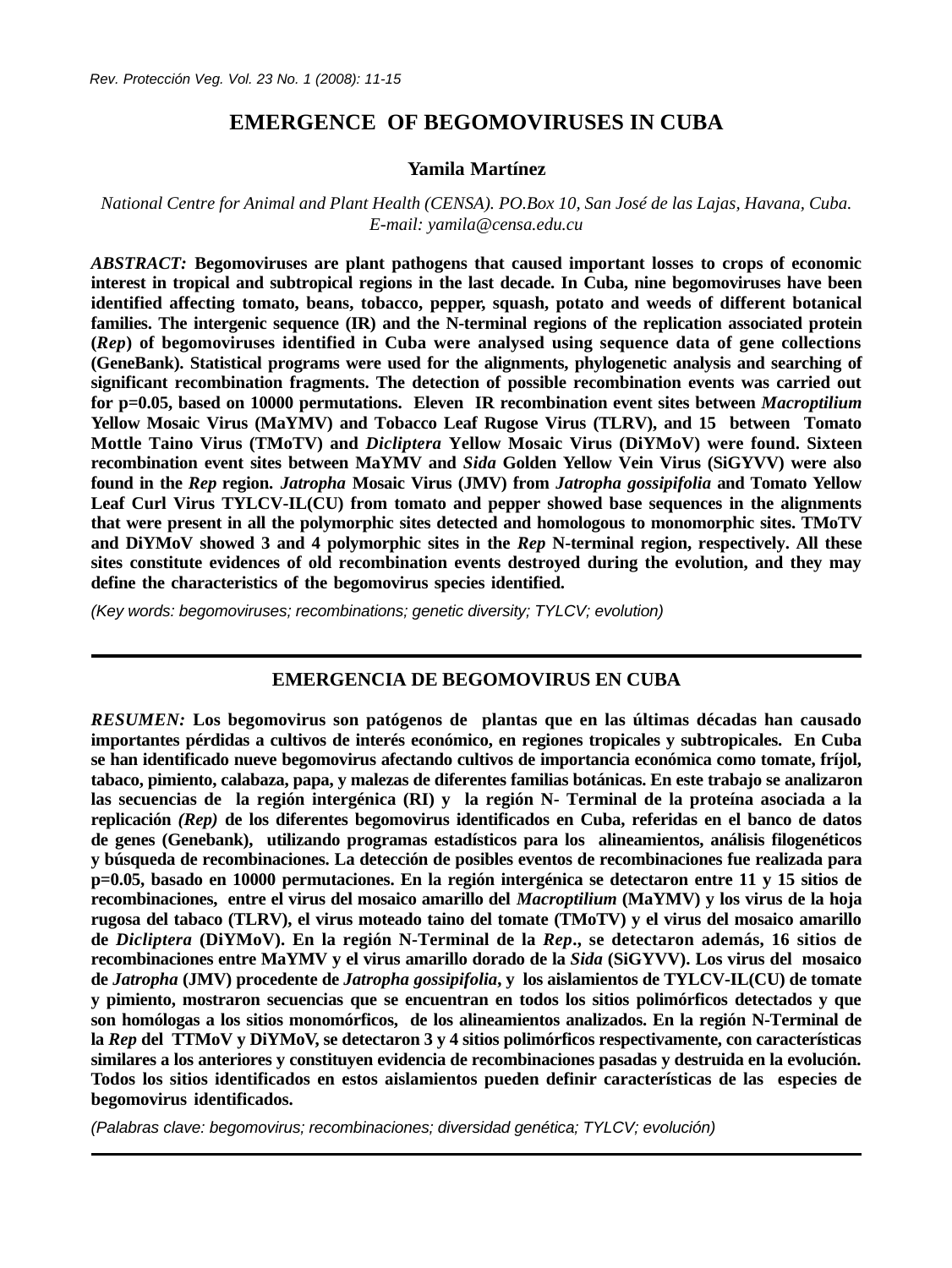#### **INTRODUCTION**

The Begomovirus genus, described within the family *Geminiviridae,* is an economically important plant virus genus, characterized by its twinned isometric virions and circular single stranded DNA genomes. Begomoviruses cause serious losses to many important food crops. They are transmitted by the whitefly *Bemisia tabaci* (Gennadius) to dicotyledonous plants.

The genetic diversity of these viruses has been associated with the occurrence of natural recombination events that play a main role in the emergency of new isolates in the genus. The replication origin (RO) has no encoding sequences with elements associated with the replication process and functional targets of *Rep*., as a conserved nonameric sequence 5´ TAATATTAC 3´ found in all the geminiviruses. This sequence forms a hairpin loop where the replication protein (*Rep*) recognizes specific nick sites to start replication, as well as repetitive and consecutive sequences located at variable distances from the hairpin loop called iterones. These latter constitute the biggest place for recognition of *Rep.* (1, 6).

A Cuban TYLCV-IL(CU) isolate, which shows a high homology percentage to Israel TYLCV isolate, has been identified affecting tomato, pepper, bean and squash crops (9, 11, 12, 13, 20). However, in tomato, as well as in beans, tobacco, pepper and weeds, other bipartite begomoviruses have been identified (4, 5, 7, 8, 13, 14) along with the detection of a mixed infection period between TYLCV-IL(CU) and Tomato Mottle Havana Virus (TMoHV) (8). The molecular analysis of the sequences of all bipartite begomoviruses isolated from different plant hosts in Cuba is herein presented to find out the possible correlation and recombination sites.

### **MATERIAL AND METHODS**

Sequences were aligned using Clustal X programs (version 1.64b) (19). The sequences aligned were analyzed by using Easy Tree, version 1.31 program (3), to build the cladrogram, which was constructed using the neighbour-joining method (3). The alignments were analyzed using GENECONV, version 1.81 program to detect possible conversion gene places. Two sequences from TYLCV-IL(CU) isolates of pepper (17, 18), beans (9) and squash (10) were used.

The bipartite begomovirus sequences used are shown in Table 1. The IR and *Rep* sequences of *Jatropha* Mosaic Virus (JMV), isolated from *Jatropha gossipifolii* in Cuba, were also used, (*Genebank DQ20780,* 13)*.*

**TABLE 1.** Bipartite begomovirus sequences used for sequence analysis./ *Secuencias de los begomovirus bipartitos utilizados para los análisis*

| Begomovirus              | Acronym      | Accession | Ref. |
|--------------------------|--------------|-----------|------|
|                          |              | number    |      |
| Bean Golden              | <b>BGYMV</b> | AJ544531  | 5    |
| <b>Yellow Mosaic</b>     |              |           |      |
| Virus                    |              |           |      |
| <b>Tomato Mottle</b>     | <b>ToMTV</b> | NC001828  | 13   |
| <b>Taino Virus</b>       |              |           |      |
| <b>Tomato Mosaic</b>     | <b>ToMHV</b> | Y14874    | 8    |
| Habana Virus             |              |           |      |
| Macroptilium             | MaYMV        | NC004731  | 5    |
| <b>Yellow Mosaic</b>     |              |           |      |
| Virus                    |              |           |      |
| Dicliptera Yellow        | <b>DiYMV</b> | AJ549960  | 5    |
| <b>Mottle Virus</b>      |              |           |      |
| <b>Tobacco Leaf</b>      | <b>TLRV</b>  | TLE488768 | 4    |
| <b>Rugose Virus</b>      |              |           |      |
| <i>Sida</i> Golden       | SiGYVV       | AJ577395  | 5    |
| <b>Yellow Vein Virus</b> |              |           |      |
|                          |              |           |      |

#### **RESULTS AND DISCUSSION**

The alignment of the common region sequences allowed confirming the presence of nine begomoviruses infecting different crops and weeds in Cuba. All the TYLCV-IL(CU) isolates from different plant hosts could be observed in one cluster. The presence of bipartite viruses can be observed in different phylogenetic subgroups (Fig. 1), what confirms the differences among them and the presence of eight different tentative viral species according to taxonomy criteria for species demarcation proposed by Fauquet *et al.* (6). These results showed the possibility of the occurrence intra-specific variations. Similar results have been reported in some Latin America countries (2).

A detailed comparison of nucleotide CR sequences among bipartite begomoviruses evidenced the presence in Cuba of a putative *Jatropha* Mosaic Virus species (6) and the possible inclusion at this level of the TLRV isolate identified in tobacco plants (4).

Figure 2 shows variations in the *Rep* sequences of iterons- related-domain (IRD) in TLCV, JMV and SiGYVV according to the ADN/protein polarity model suggested by Argüello and Ruiz (1), and the presence of the iteron group GGGGW. Changes at the consensus motif 1 (AKNYFLTYPQC) in ToMHV and BGMYV isolates can be observed.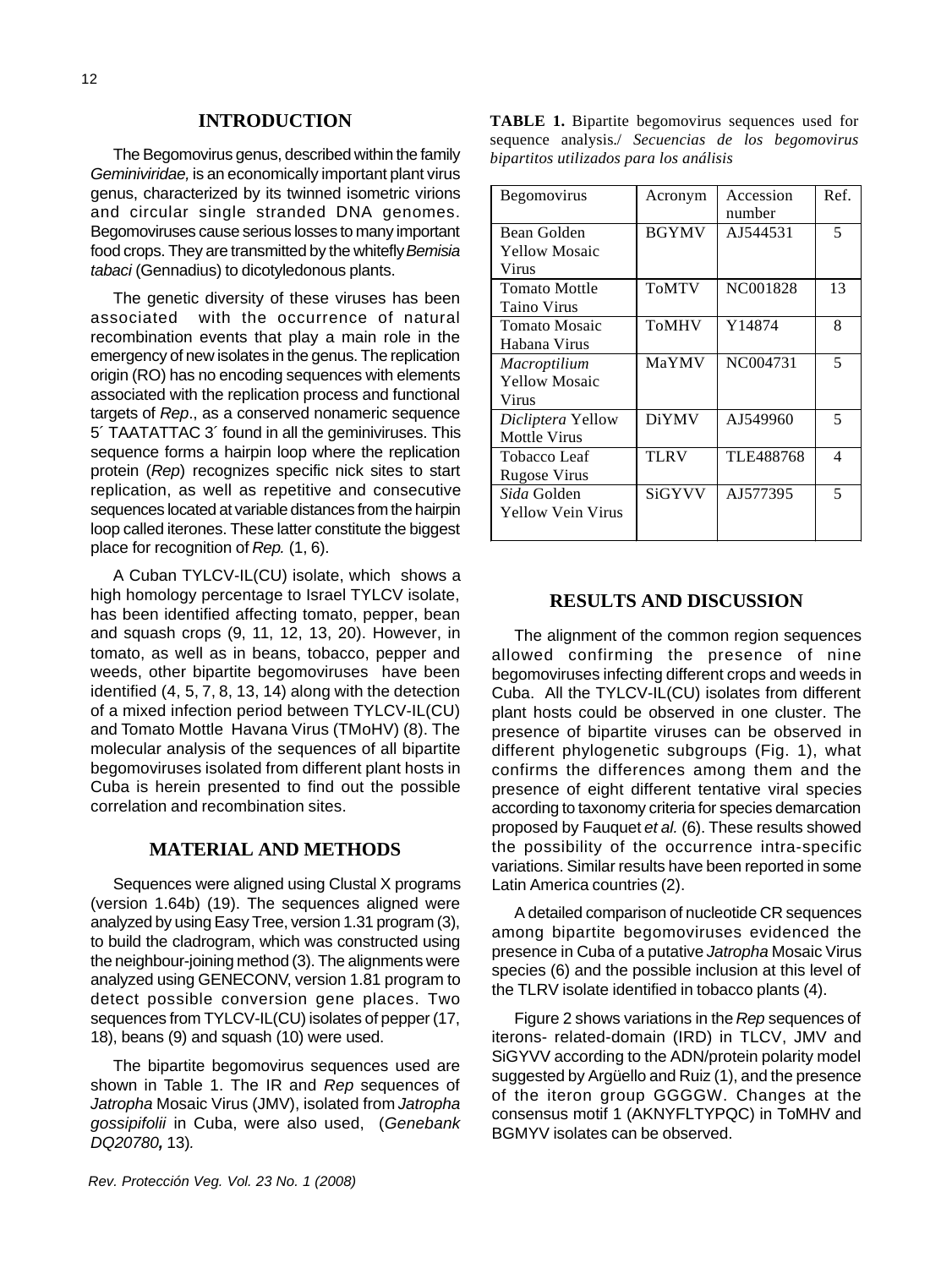

**FIGURE 1.** Phylogenetic grouping of begomoviruses identified in Cuba (boxes distinguish different subgroup, circles correspond to different viral species of Cuban begomoviruses proposed for Fauquet *et al*. (6)./ *Análisis filogenético de los begomovirus identificados en Cuba (los cuadros distinguen diferentes subgrupos, y los círculos corresponden a la propuesta de diferentes especies de begomovirus cubanos según Fauquet et al. (6).*

|              | <b>Rep IRD</b>                    |  |  |
|--------------|-----------------------------------|--|--|
|              |                                   |  |  |
| MaYMV        | MPPPKRFRVSARNYFLTYPHC             |  |  |
| DiMYV        | MPISYTISVNAKNYFLTYPOC             |  |  |
| JMV          | MPSVRRFRVSAKNYFLTYPQC             |  |  |
| TRLV         | MPSVKRFKSOPKTNFITYPOC             |  |  |
| SiGYVV       | --------MPKTILSLIOTV              |  |  |
| TMOHV        | MPPPKKFRVNSKNYFLTYPOC             |  |  |
| TMoTV        | MPRKGSFSVKAKNYFLTYPOC             |  |  |
|              | TYLCV-IL(CU)--MPRLFKIYAKNYFLTYPNC |  |  |
| <b>BGYMV</b> | MPPPQRFRVQSKNYFLTYPRC             |  |  |

# **ITERON Core**

MaYMV MPPPKRFRVS**ARNY***FLTYPHC* TTGGTGA DiMYV MPISYTISVN**AKNY***FLTYPQC* TTGGTAG JMV MPSVRRFRVS**AKNY***FLTYPQC* TTGGGGT TRLV MPSVKRFKSQ**PKTN***FITYPQC* TTGGGGT TTGGGGA TMoHV MPPPKKFRVN**SKNY***FLTYPQC* TTGGTGT TMoTV MPRKGSFSVK**AKNY***FLTYPQC* TTGGGGG TYLCV-IL(CU)--MPRLFKIY**AKNY***FLTYPNC* TCGGTGT BGYMV MPPPQRFRVQ**SKNY***FLTYPRC* TTGGAGA

### **FIGURE 2.** Variations in the *Rep* iteron-related-domain (*Rep*-IRD) in Cuban begomovirus isolates./ *Variaciones de los dominios relacionados a iterones en la Rep (Rep-IRD) en los aislamientos de begomovirus cubanos.*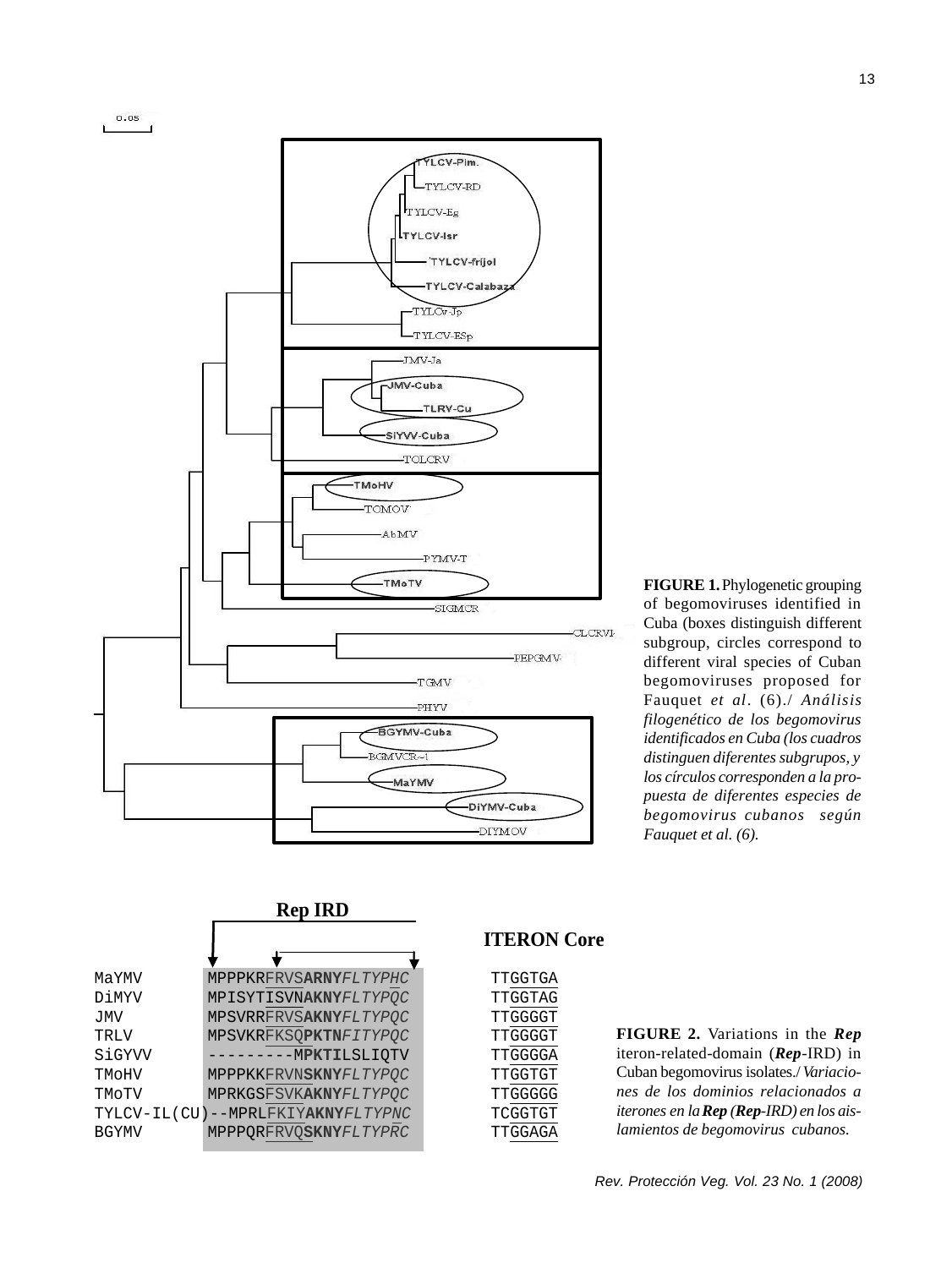**TABLE 2.** Analysis of statistically significant (p<0.05) recombination sites in bipartite begomoviruses present in Cuba. (**GO** *global outer* and **GI** *global inner).*/ *Análisis estadístico (p<0.05) de los sitios de recombinaciones ente los aislamientos bipartitos presentes en Cuba (GO, sitios de recombinaciones pasadas, GI sitios de recombinaciones internas)* 

| N-terminal         | <i>Rep</i> Region |           |                                      |
|--------------------|-------------------|-----------|--------------------------------------|
| Fragments detected | Sequence names    | $P$ value | Number of polymorphic sites detected |
| GO                 | <b>DiYMV</b>      | 0.0175    |                                      |
| GO                 | <b>TTMoV</b>      | 0.0451    |                                      |
| GI                 | MaYMV/SiGYVV      | 0.0180    | 16                                   |
| Common             | Region            |           |                                      |
| GI                 | DiYMoV/MaYMV      | 0.004     |                                      |
| GI                 | MaYMV/TTMoV       | 00064     |                                      |
| GI                 | MaYMV/TLCV        | 0.0255    |                                      |

Although DiYMV and SiGYVV possess similar iteron sequences that describe isolate relationships, they have changes in the *Rep*-IRD sequences. DiYMV keeps the aminoacid (aa) sequence of the motif 1, with total change or a substitution for FX1L\*X3 domain. In the case of SiGYVV, it has a complete deletion of the *Rep*-IRD sequence including motif 1. These changes may be associated with the host range and could indicate either a possible late isolate recombinant or that the isolates do not have a wide natural replication capacity.

The detection of possible recombination events for p=0.05 can be seen in Table 2, based on 10000 permutations. For TTMoV and DiYMoV, 3 and 4 global outer statistically significant fragments for *p* values of 0.0175 and 0.0451 in N-terminal *Rep* region were detected.

These are evidences of past conversion events that have been destroyed by later mutations or gene conversions. Global inner (GI) statistically significant fragments between MaYMV and SiGYVV for *p=0.018* at 16 polymorphic sites in the alignment were also detected in this region, and two sequences differed at 65 sites for all of them.

In the CR region, range 11 and 15 GI statistically significant fragments were detected among MaYMV, TLRV, TMoTV and DiYMoV for *p* values between 0.0040-0.0255. In all the sequences, 25 to 32 different sites were identified. In all the cases, the lengths of the recombinant fragments varied from 5 to 35 nucleotides for the N-terminal *Rep* region and 93-98 for CR.

The probability of recombination between JMV, TMoHV and TYLCV isolates coincides with previous reports for CR region between begomoviruses from the New and Old World, from comparisons of complete genome sequences of different genus of *Geminiviridae* family (6). Particularly, the gene conversion sites between TYLCV-IL(CU) and TMoHV, constitute an evidence of possible effects of mixed infection (by these viruses) being detected in the Cuban tomato production since 1998 (11, 12).

Phylogenetic analyses, detection of gene conversion sites and changes in *Rep*-IRD are evidences of a wide begomovirus diversity in our country, which can rebound in the appearance of new more stable species capable of infecting economic important crops just as it has occurred in tobacco, tomato, potato, beans and pepper. However, other less viable isolates with sequence mutations that interfere the viral replication are likely to be identified as it was observed for SiGYVV.

Recombination is not a rare phenomenon among begomoviruses, where an additional variation factor does not produce prospective effects on virus pathogenesis, contributing to their evolution (15, 16, 19, 21).On the other hand, knowledge of TYLCV sequence variants and of new begomoviruses present in certain geographical regions is essential for the establishment of efficient control programs; regarding strategies of plant breeding they have been considered as the best approach for the control of begomoviruses.

# **ACKNOWLEDGMENTS**

Thanks are due to Dr. Y. Arocha and Dr. E. Sistach for their generous revision of the manuscript.

#### **REFERENCES**

1. Argüello-Astorga, G.R. and Ruiz-Medrano, R. (2001): An interon- related domain is associated to motif 1 in the replication proteins of geminivirus: